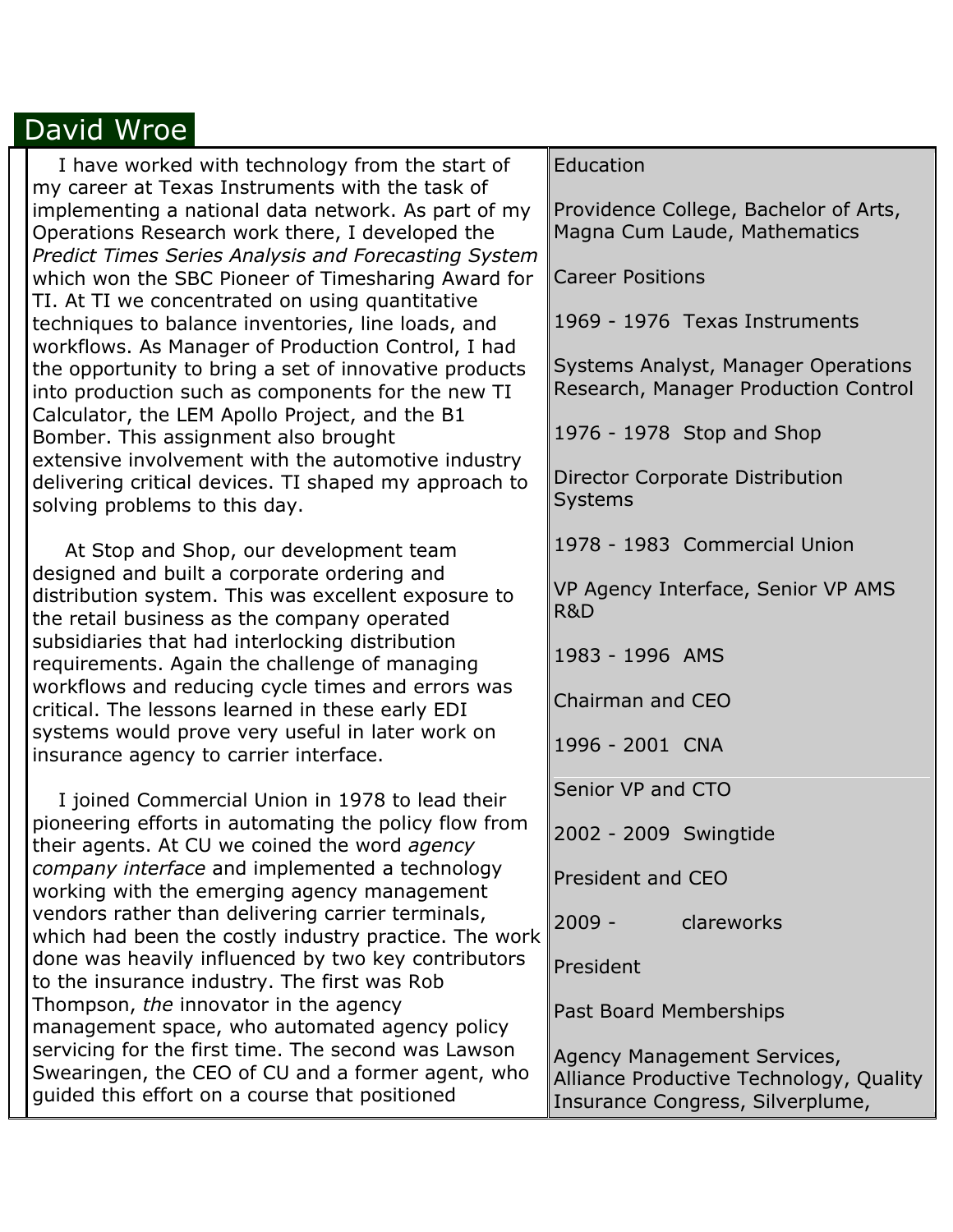| technology for the good of the entire industry not just<br>CU. The impact of these values would show up in the<br>contribution of our interface work to ACORD to help<br>in the formation of the first insurance standards still<br>in use today. In 1981 Commercial Union acquired<br>Agency Management Systems and asked me to head<br>AMS development. The AMS product soon attracted<br>industry attention and a consortium of what would<br>become seven insurance carriers was formed. This                                                                                                                             |                                                                                       | Allenbrook, Insweb, Medicalogic, Home<br><b>Financial Network, Superior Access</b><br><b>Insurance Services, Healthcare</b><br>Solutions, Apply Yourself, Rogers and<br>Gray Insurance, Swingtide, Apostolate<br>Alliance<br><b>Current Board Memberships</b> |  |
|-------------------------------------------------------------------------------------------------------------------------------------------------------------------------------------------------------------------------------------------------------------------------------------------------------------------------------------------------------------------------------------------------------------------------------------------------------------------------------------------------------------------------------------------------------------------------------------------------------------------------------|---------------------------------------------------------------------------------------|---------------------------------------------------------------------------------------------------------------------------------------------------------------------------------------------------------------------------------------------------------------|--|
| consortium which shared the commitment of<br>supporting the entire independent agent distribution<br>channel would stay together for 17 years until the<br>successful sale of AMS.                                                                                                                                                                                                                                                                                                                                                                                                                                            | Clareworks, Catholic University School<br>of Philosophy, Air Maria.com, WPMW<br>Radio |                                                                                                                                                                                                                                                               |  |
| As a result of the AMS consortium formation, I<br>became CEO in 1983. Over the next 13 years as CEO<br>and 4 more as Board Chairman, we built AMS into the<br>largest provider of automation services to agents with<br>a customer base exceeding 20,000 agencies. We also<br>continued the value system of serving the industry as<br>a whole when we contributed our interface<br>technology to form the Alliance for Productive<br>Technology. None of this could have been done<br>without the vision, financial commitment, and<br>leadership of Dennis Chookaszian and Phil Engel at<br>CNA, the majority owner of AMS. | Interests<br>Church Volunteer Work, Fishing,                                          |                                                                                                                                                                                                                                                               |  |
|                                                                                                                                                                                                                                                                                                                                                                                                                                                                                                                                                                                                                               | Boating, Golfing, Jogging, Showing<br>Cape Cod                                        |                                                                                                                                                                                                                                                               |  |
|                                                                                                                                                                                                                                                                                                                                                                                                                                                                                                                                                                                                                               | Phone                                                                                 | 603 969 2343                                                                                                                                                                                                                                                  |  |
|                                                                                                                                                                                                                                                                                                                                                                                                                                                                                                                                                                                                                               | Email                                                                                 | David.Wroe@clareworks.com                                                                                                                                                                                                                                     |  |
|                                                                                                                                                                                                                                                                                                                                                                                                                                                                                                                                                                                                                               | Address                                                                               | 26 Beach Plum Hill Road                                                                                                                                                                                                                                       |  |
|                                                                                                                                                                                                                                                                                                                                                                                                                                                                                                                                                                                                                               |                                                                                       | Osterville, MA, 02655                                                                                                                                                                                                                                         |  |
| If TI had taught me how to be action oriented, it<br>was our customers at AMS, particularly the AMS<br>Users Group, that taught me to have fun. The<br>relationships I have built with the AMS customers<br>have formed the basis of lifelong friendships. I could<br>name so many friends so I shouldn't except I have to<br>acknowledge Jim Phelan, without whom we would<br>never have been so successful. And finally, receiving<br>the Wade Dunbar (another great friend) Award for<br>Lifetime Contribution to the Insurance Industry was a<br>great honor coming from these same clients.                              |                                                                                       |                                                                                                                                                                                                                                                               |  |
| In 1996, I was asked to join the senior staff at<br>CNA as Chief Technology Officer. In that capacity I<br>added the responsibility of the CIO function as well as<br>heading up CNA's venture group. At CNA, thanks to a                                                                                                                                                                                                                                                                                                                                                                                                     |                                                                                       |                                                                                                                                                                                                                                                               |  |